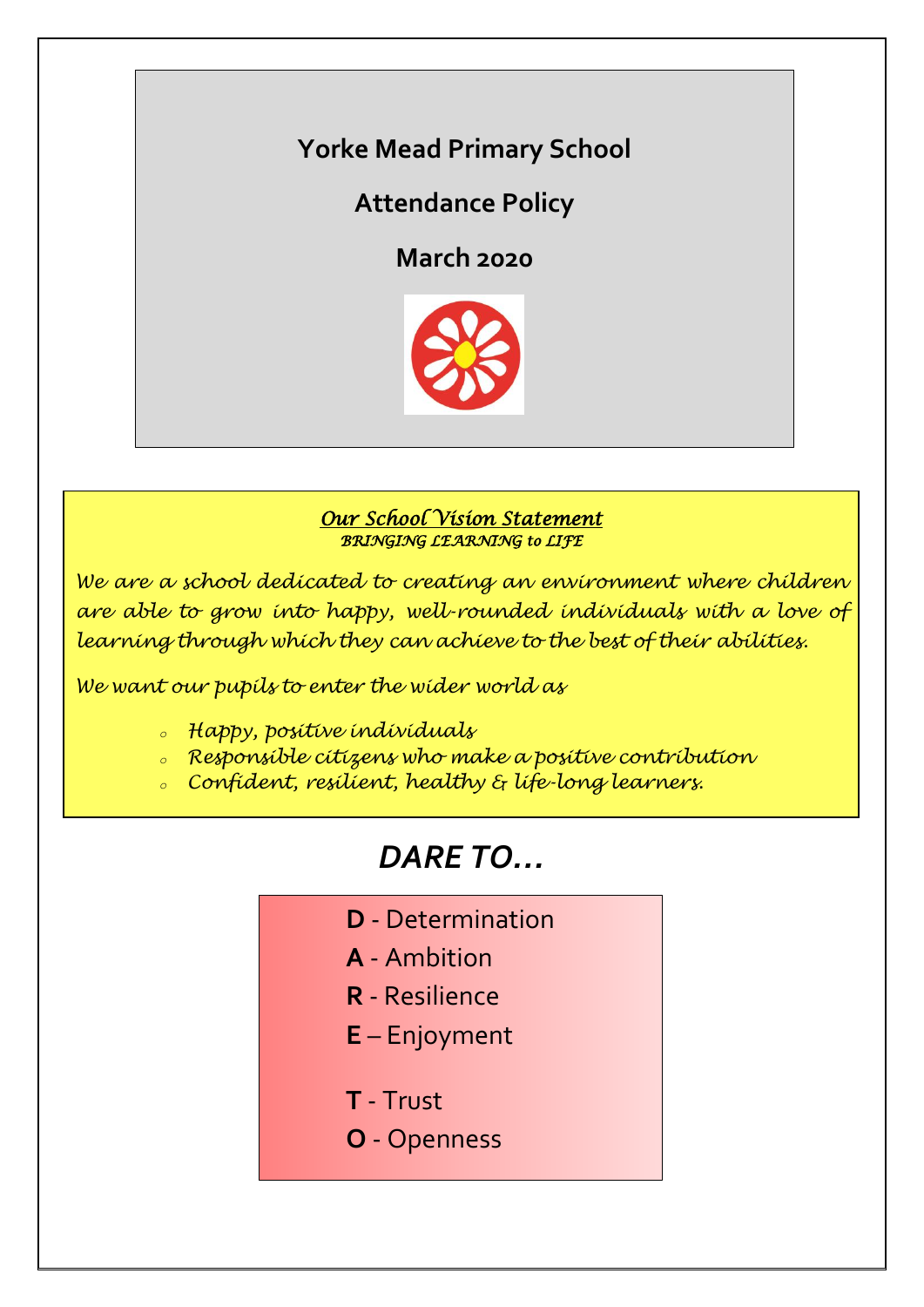At Yorke Mead Primary School, we want the whole school community – governors, staff, parents and pupils to be committed to high standards of attendance and punctuality.

Good attendance helps the children in this school community to maximise their learning. This policy will support us all to achieve high levels of attendance and punctuality.

Yorke Mead School aims to encourage excellent levels of attendance and punctuality to enable all pupils to take full advantage of the educational opportunities available to them.

We believe that good school attendance assists children and young people to achieve the following 5 outcomes:

- To be healthy
- To stay safe
- To enjoy and achieve
- To make a positive contribution
- To achieve economic well-being

#### **Parents are responsible for making sure that their child attends school regularly and punctually.**

Section 7 of Education Act 1996 states:

*The parent of every child of compulsory school age shall cause him to receive efficient full-time education suitable—*

*(a) to his age, ability and aptitude, and*

*(b) to any special educational needs he may have, either by regular attendance at school or otherwise*

#### **Expectations**

**Staff** at Yorke Mead School will:

- ensure that records of attendance are maintained according to Government legislation and guidance on a daily basis
- encourage good attendance and will investigate all unexplained and unjustified absence
- set a good example in matters of attendance and punctuality
- follow up all instances of poor attendance and punctuality
- keep parents informed of their child's attendance/punctuality record
- work closely with parents should attendance or punctuality give cause for concern

#### **Parents** are:

- legally responsible for ensuring their child's regular and punctual attendance
- expected to ensure that their child attends school regularly, punctually, properly dressed and equipped and in a fit condition to learn
- required to inform school on the first day of absence, of the reason for their child's absence from school
- advised not to arrange family holidays during term time
- required to maintain regular communication with school staff where necessary
- required to inform the school of any changes of contact details

**Pupils** are expected to:

- attend school and all of their lessons regularly and punctually
- remember to hand any note giving reasons for absence to the relevant person
- be ready to learn and to allow other children to learn
- not leave the school without permission from a member of staff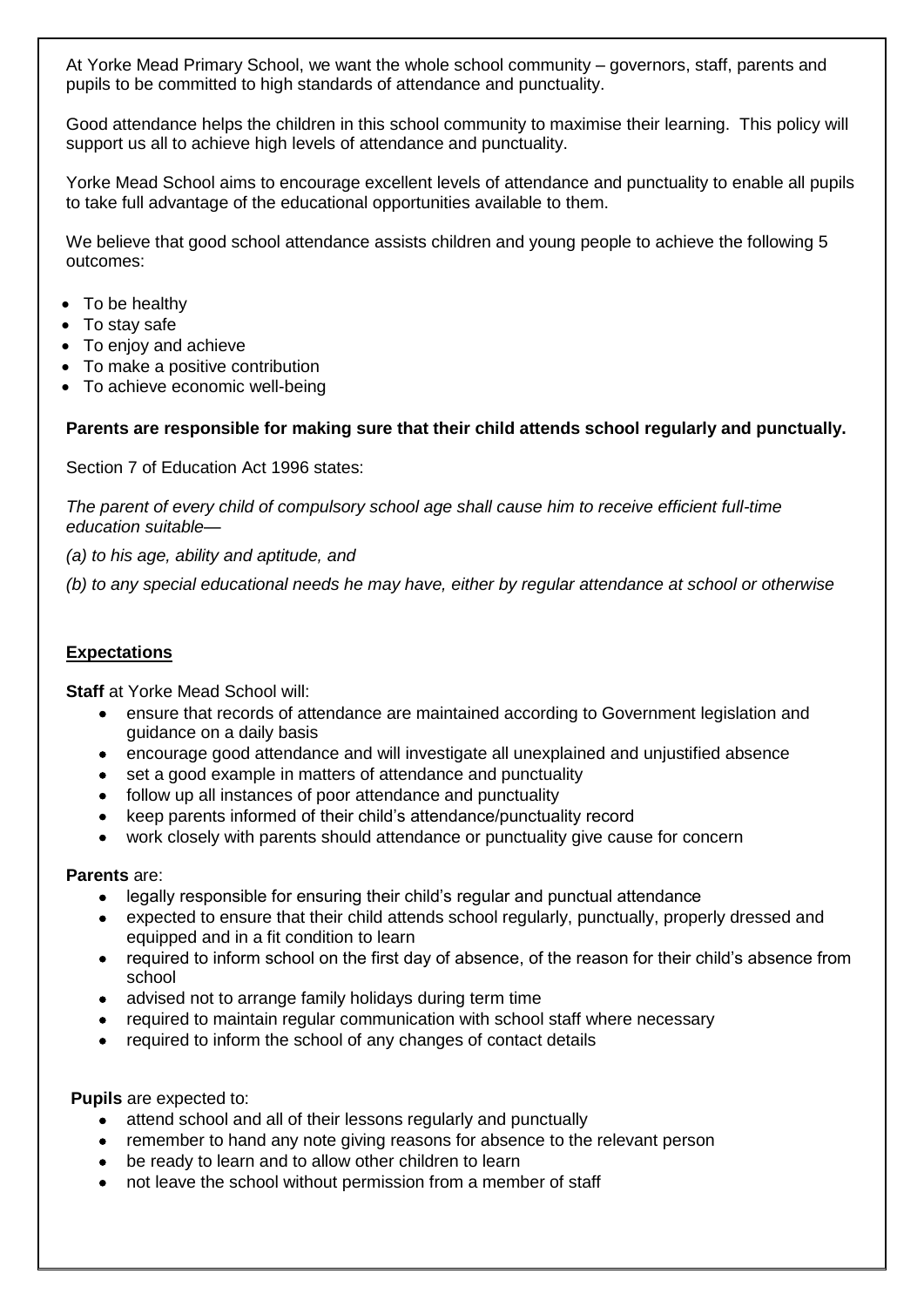#### **At Yorke Mead School doors open at 8:45 am. School finishes at 3:15 pm.**

Breakfast Club opens at 7:45 am.

School doors open at 8:45 am. Pupils may enter the building at that time. School officially begins at 8.50 am. Children not in class by 8:55 am are considered to be late and will be marked as late. Pupils should not arrive at school before 8:30 am.

Nursery runs from 9:00 am until 3 pm. Children have flexible hours in Nursery.

#### **Registration**

Morning registers are called at 8:50 am and closes at 8:55 am. In KS1 the afternoon register is called at 1:00 pm and closes at 1:05 pm. In KS2 the afternoon register is called at 1:15 pm and closes at 1:20 pm. Registers are marked consistently by staff.

When registers are called pupils are welcomed with "Good Morning……" and should respond in the agreed formal manner – "Good Morning………" In the morning children will also add "home packed lunch please/ hot dinner please" etc. depending upon their lunch choice.

Staff may choose to call the register in another language at times.

#### **Punctuality**

Punctuality is an essential life skill for children to develop. Parents play a key role in establishing the importance of this in their children.

When pupils arrive late parents are asked to sign a late book or complete a form and to give a reason for their lateness. The time a child arrives in school is recorded in the school attendance system. Each half term the parents of children who regularly arrive late are informed of how many minutes of learning their child has missed due to poor punctuality.

Registers will be marked in accordance with DfE guidance. See Absence and Attendance Codes January 2009, **Appendix A**

The importance of punctuality should also be remembered at the end of the day so that children are collected promptly at 3.15 pm. We appreciate that there will always be incidents that cause lateness, however where parents are consistently late collecting children they will be contacted regarding this and records kept.

#### **Absences**

If your child is unable to attend school please:

- Phone or email the school before 9:30 a.m. to explain why your child is absent.
- If your child is absent for one day you do not need to send a letter to the school if you reported the absence by phone or email
- For absence of more than one day please send a letter or email to the school office explaining the absence.

Designated school staff will decide whether to accept the reason given and to authorise the absence. It is the school and not the parent who authorise absence. An absence is authorised if the school is satisfied by the explanation offered. If a pupils' attendance has become a concern school may request parents offer any evidence they can offer to support the reason for the absence e.g. sight of a letter, text etc to confirm an appointment etc. This is intended to support the head teacher in deciding whether to authorise an attendance or not. Parents do not have to provide this if they do not wish to.

The school secretary will contact parents if we have received no explanation regarding the absence. A child who has been sick or had a bout of diarrhoea should be kept off school for a full 48 hours following the final episode.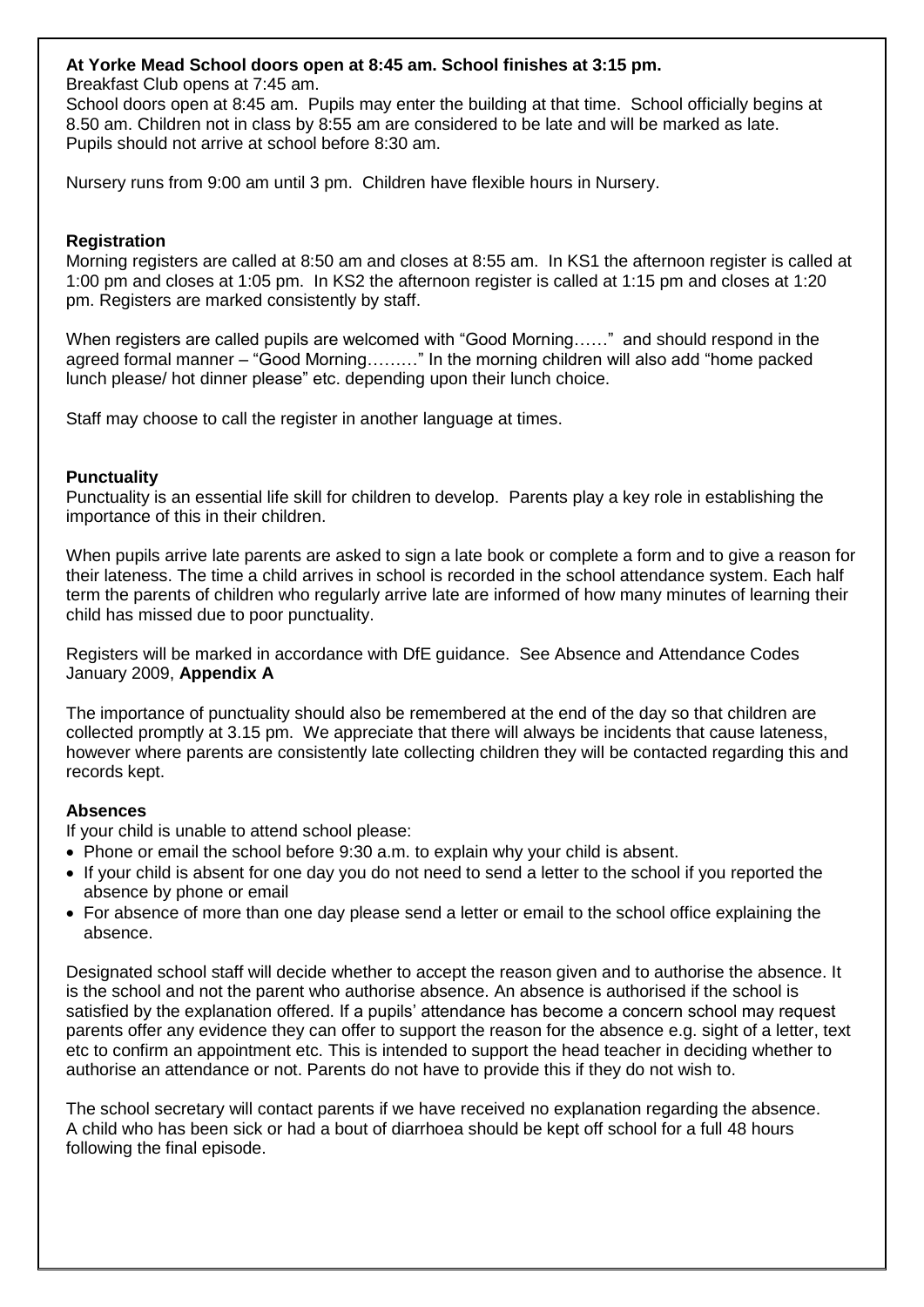#### **Authorised Absence from school may include:**

- *Illness*
- *Unavoidable medical/ dental appointments (these should be made, whenever possible, outside school hours)*
- *Days of religious observance*
- *Exceptional family circumstances such as bereavement, exceptional celebrations*
- *An approved public performance*
- *An approved activity e.g. a music exam*

#### **Unauthorised Absence from school would include:**

- *No explanation of an absence*
- *The school is not satisfied with the explanation*
- *An unexceptional special occasion e.g. a birthday*
- *Shopping*
- *Illness that could be managed in school such as minor cold etc*
- *Minor parent/ sibling illness*

#### **Leaving and returning to School during School Day**

If it is necessary for pupils to attend an appointment in the school day, parents should notify the school office at the start of the school day. Pupils should be collected and returned to the school office and parents must sign their children out of school and back in on their return.

#### **Term Time Holidays**

Recent changes to legislation make clear that head teachers may not grant any leave of absence unless there are exceptional circumstances. Head teachers no longer have the discretion to allow up to 10 days in a school year simply for a family holiday or to agree extended leave for parents to visit their country of origin.

If there are exceptional circumstances behind your request to take holiday in the term time parents should either write a letter explaining the reasons or make an appointment to discuss these with the Head teacher. Exceptional circumstances do not automatically mean this will be an authorised absence.

If your child is absent from school because of a holiday that has not been agreed this will be classified as an unauthorised absence.

#### **Rewards**

Yorke Mead School rewards good attendance in the following ways:

- Each week the class with the best collective attendance is awarded the attendance cup.
- Each term children who achieve 100% attendance are awarded a badge and certificate
- Children who achieve 100% attendance for the year are awarded a certificate and a special Yorke Mead attendance badge

A child may also receive a certificate if there has been a marked improvement in attendance.

#### **What happens when Attendance at school become a cause for concern?**

Attendance at Yorke Mead School is monitored on a weekly basis. Attendance is raised as a concern if it falls below 94% and is monitored closely.

Information regarding your child's attendance is given to all parents yearly along with the school reports. If a child has low attendance or poor punctuality this may be discussed with you at parent consultations.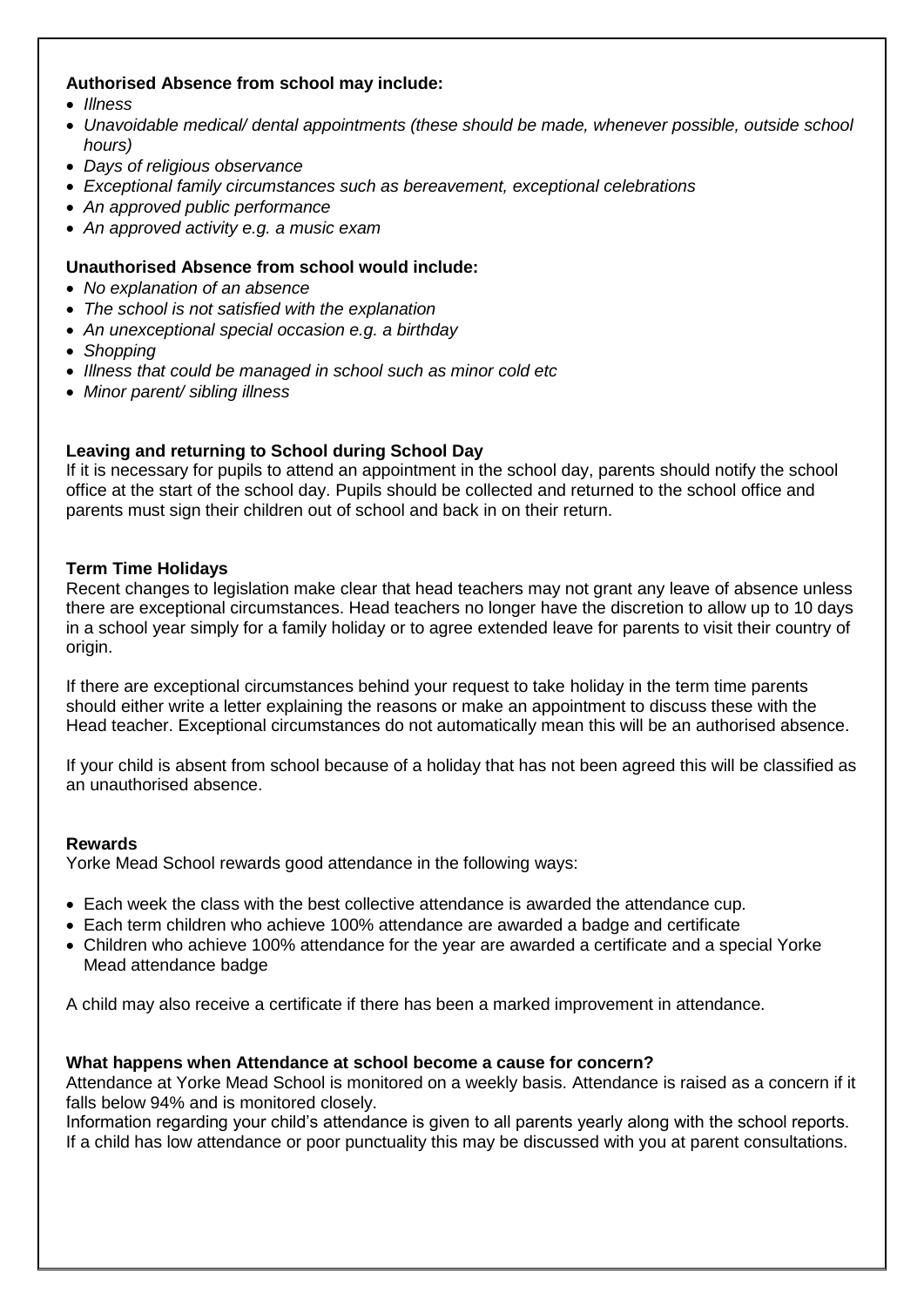The Head teacher may decide that some children should be identified for a first day phone call should they fail to turn up for school.

Parents of children who have attendance levels below 92% may receive a letter from the head teacher informing them of their child's low attendance. Parents may also be invited to a meeting with the head teacher to discuss their child's attendance. Attendance may also be closely monitored if there is a history of low school attendance over a period of time.

The Hertfordshire County Council Attendance Improvement Officer (AIO) visits the school. Any child who has attendance levels below 92% or persistent concerns around attendance may be discussed with the AIO who may decide to take further action to support some parents.

In the first instance the school works with individual parents to improve poor attendance. When attendance does not improve sufficiently, and after discussion with the AIO the school may make a referral to Children, Schools and Families for the AIO to work with the family on a formal basis.

#### **Working with the Attendance Improvement Officer (AIO)**

Yorke Mead School works in partnership with the allocated AIO to improve attendance for individual pupils and the whole school

Information to enable the AIO to carry out an effective consultation visit and/or home visit will be provided by the school secretary and the school will endeavour to ensure that any information which could assist the AIO to keep safe is given to them

#### **Integrated Working**

Yorke Mead Primary School works with other agencies and professionals to ensure that our pupils receive all the support available to achieve good attendance.

The school will demonstrate full commitment to integrated working by:

- using the Families First Assessment Framework
- sharing information
- encouraging staff to take on the role of Lead Professional
- working with other agencies and being part of 'teams around the family'.